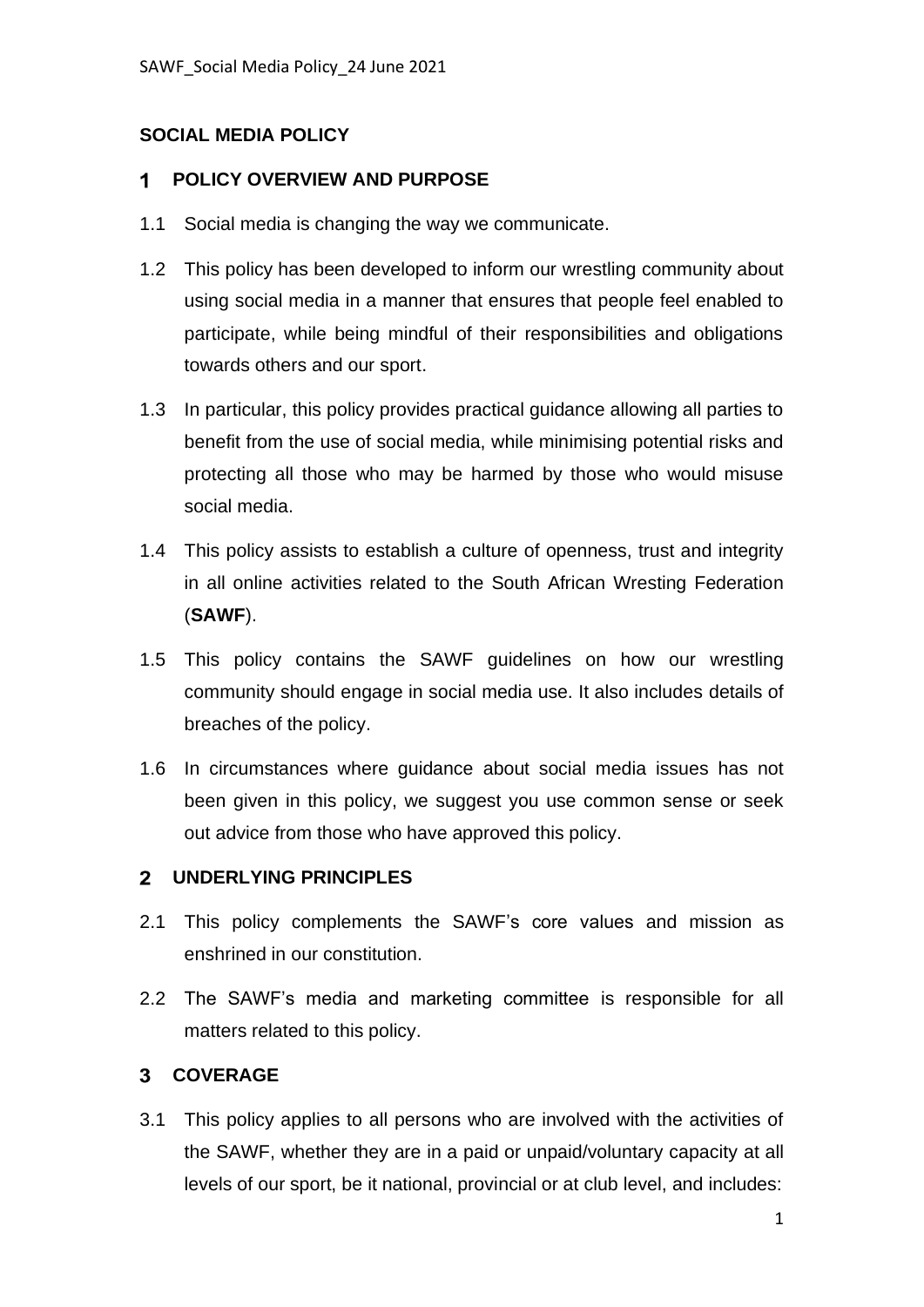- 3.1.1 All members of the SAWF;
- 3.1.2 persons appointed or elected to SAWF boards, committees and sub-committees as well as those elected or appointed to boards, committees and sub-committees of affiliated provincial associations and clubs;
- 3.1.3 employees of the SAWF and its affiliated associations and clubs;
- 3.1.4 members of the SAWF Executive;
- 3.1.5 support personnel, including managers, physiotherapists, psychologists, masseurs, sport trainers and others;
- 3.1.6 coaches and assistant coaches;
- 3.1.7 athletes;
- 3.1.8 referees and other officials;
- 3.1.9 member associations
- 3.1.10 affiliated clubs and
- 3.1.11 any other members who are registered with the SAWF.

### **SCOPE**

- 4.1 **Social media** refers to any online tools or functions that allow people to communicate and/or share content via the internet.
- 4.2 This social media policy applies to platforms including, but not limited to:
	- 4.2.1 Social networking sites (e.g. Facebook, Twitter, LinkedIn etc);
	- 4.2.2 Video and photo sharing websites or apps (e.g. YouTube, Instagram, TikToKetc)
	- 4.2.3 Blogs and micro-blogging platforms (e.g. Tumblr, Wordpress etc)
	- 4.2.4 Review sites
	- 4.2.5 Live broadcasting apps
	- 4.2.6 Podcasting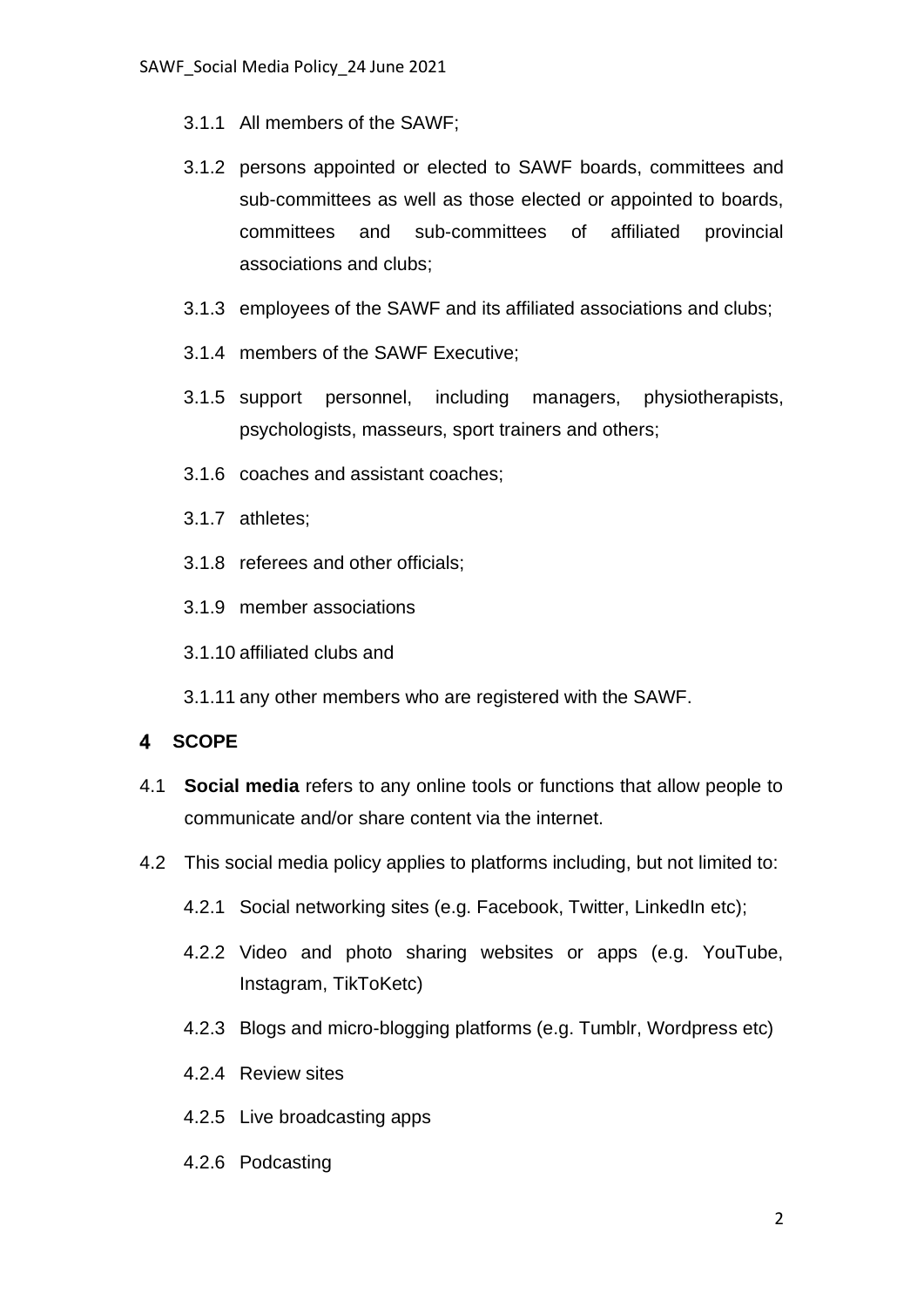- 4.2.7 Online encyclopaedias
- 4.2.8 Instant messaging
- 4.2.9 Public and private online forums and discussion boards
- 4.2.10 Any other online technologies that allow individual users to upload and share content.
- 4.3 This policy is applicable when using social media as:
	- 4.3.1 an officially designated individual representing, or proportion to represent, the SAWF on social media; and
	- 4.3.2 if you are posting content on social media in relation to the SAWF that might affect the SAWF's events, sponsors, members, reputation or any other aspect of the SAWF.
- 4.4 This policy does not apply to the personal use of social media where it is not related to or there is no reference to the SAWF or its competitions, teams, participants, events, sponsors, members or reputation. However, any misuse by you of social media in a manner that does not directly refer to the SAWF may still be regulated by other policies, rules or regulations of the SAWF.

### **USING SOCIAL MEDIA GENERALLY**

5.1 All our members are required to ensure that they adhere to this social media policy when using social media in any capacity (as an official representative or otherwise) and in relation to the SAWF or its competitions, teams, participants, services, events, sponsors, members or reputation.

#### **USING SOCIAL MEDIA IN AN OFFICIAL CAPACITY**

- 6.1 You must be authorised by the SAWF media and marketing committee before engaging in social media as an official representative of the SAWF.
- 6.2 As a part of the SAWF's, community you are an extension of the SAWF brand.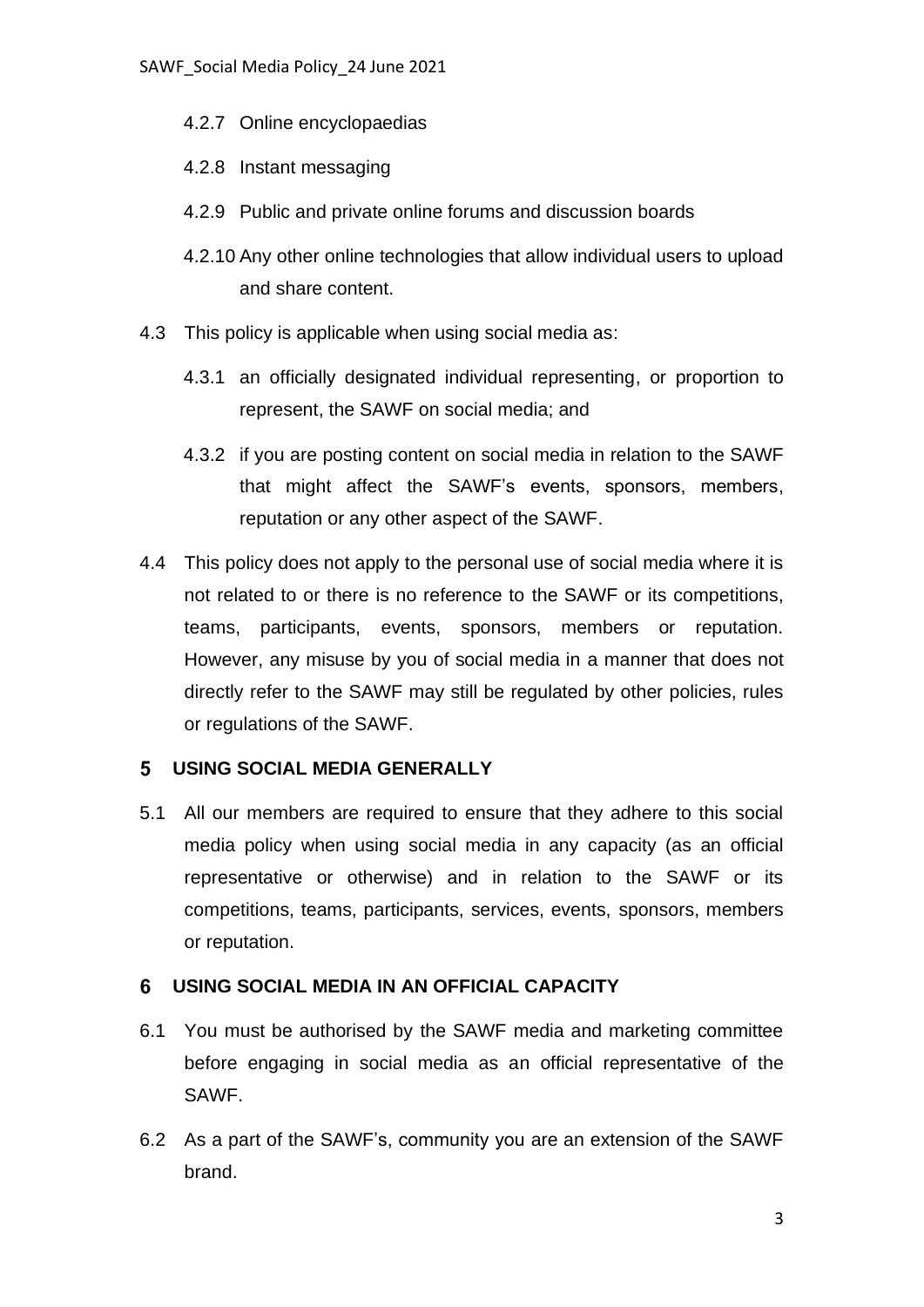6.2.1 As such, the boundaries between when you are representing yourself and when you are representing the SAWF can often be blurred. This becomes even more of an issue as you increase your profile or position within the SAWF. Therefore, it is important that you represent both yourself and the SAWF appropriately online at all times.

### **GUIDELINES**

7.1 You must adhere to the following guidelines when using social media related to the SAWF or its competitions, teams, participants, services, events, sponsors, members or reputation.

# **USE COMMON SENSE**

- 8.1 Whenever you are unsure as to whether or not the content you wish to share is appropriate, seek advice from others before doing so or refrain from sharing the content to be on the safe side.
- 8.2 When using social media, the lines between public and private, personal and professional, may be blurred. Remember, you are an ambassador for the SAWF.

# **PROTECTING YOUR PRIVACY**

- 9.1 Be smart about protecting yourself and your privacy.
- 9.2 When posting content online there is potential for that content to become publicly available through a variety of means, even if it was intended to be shared privately. Therefore, you should refrain from posting any content online that you would not be happy for anyone to see, even if you feel confident that a particular individual would never see it.
- 9.3 Where possible, privacy settings on social media platforms should be set to limit access. You should also be cautious about disclosing your personal details.

### **10 HONESTY**

10.1 Your honesty — or dishonesty — may be quickly noticed in the social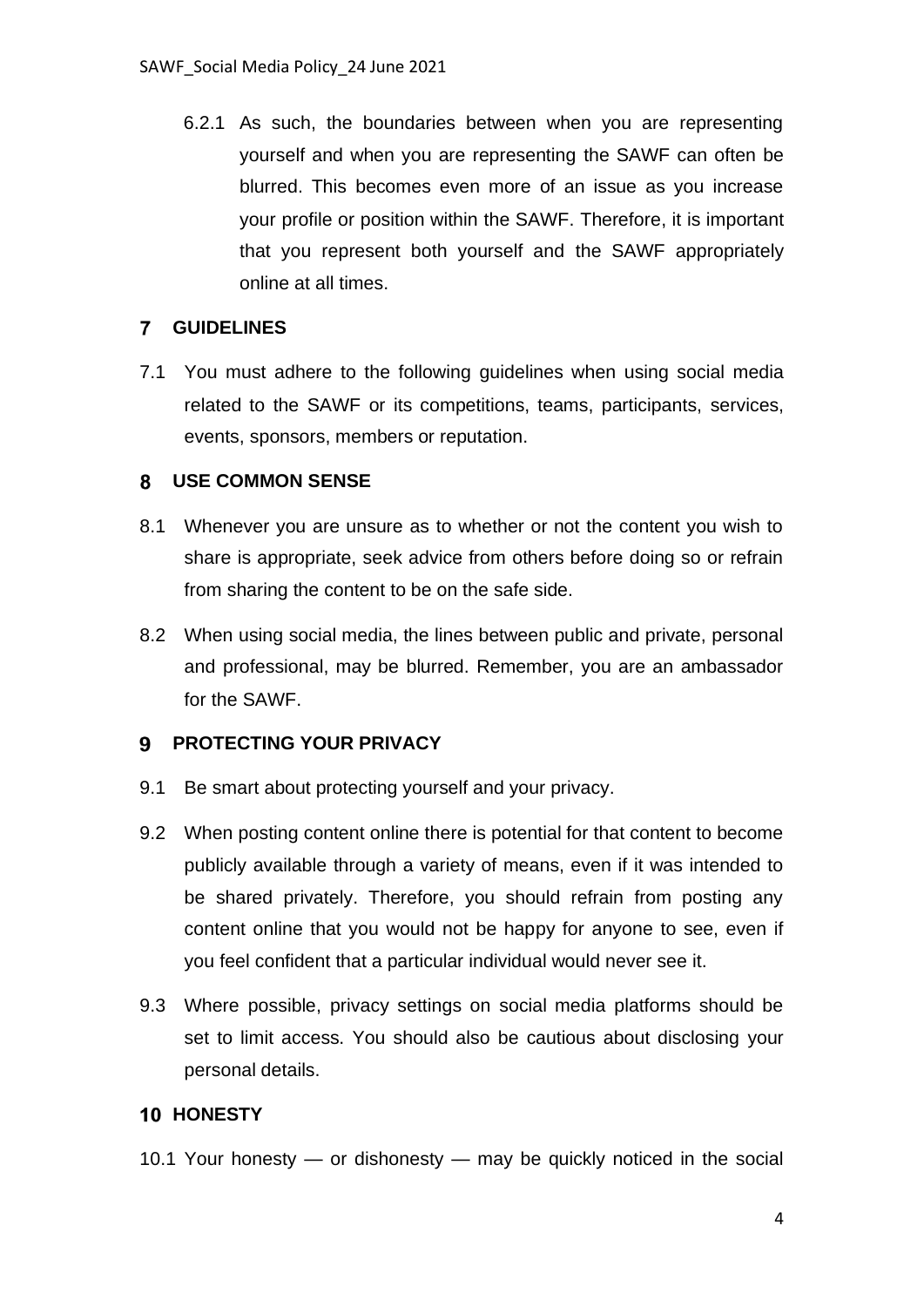media environment. Do not say anything that is dishonest, untrue or misleading. If you are unsure, check the source and the facts before uploading or posting anything. The SAWF recommends erring on the side of caution – if in doubt, do not post or upload.

- 10.2 Do not post anonymously, using pseudonyms or false screen names. Be transparent and honest. Use your real name, be clear about who you are and identify any affiliations you have.
- 10.3 If you have a vested interest in something you are discussing, point it out. If you make an endorsement or recommendation about something you are affiliated with, or have a close relationship with, you must disclose that affiliation.
- 10.4 The web is not anonymous. You should assume that all information posted online can be traced back to you. You are accountable for your actions both on and offline, including the information you post via your personal social media accounts.

# **11 REASONABLE USE**

11.1 If you are a member or employee of the SAWF, you must ensure that your personal use of social media is done in a responsible manner.

# **RESPECT CONFIDENTIALITY AND SENSITIVITY**

- 12.1 When using social media, you must maintain the privacy of the SAWF's confidential information. This includes information that is not accessible to the public, widely known, or not expected to be shared outside of the SAWF.
- 12.2 Remember, if you are online, you are on the record much of the content posted online is public and searchable.
- 12.3 Within the scope of your authorisation by the SAWF, it is perfectly acceptable to talk about the SAWF and have a dialogue with the community, but it is not okay to publish confidential information of the SAWF. Confidential information includes things such as details about litigation, unreleased product information and unpublished details about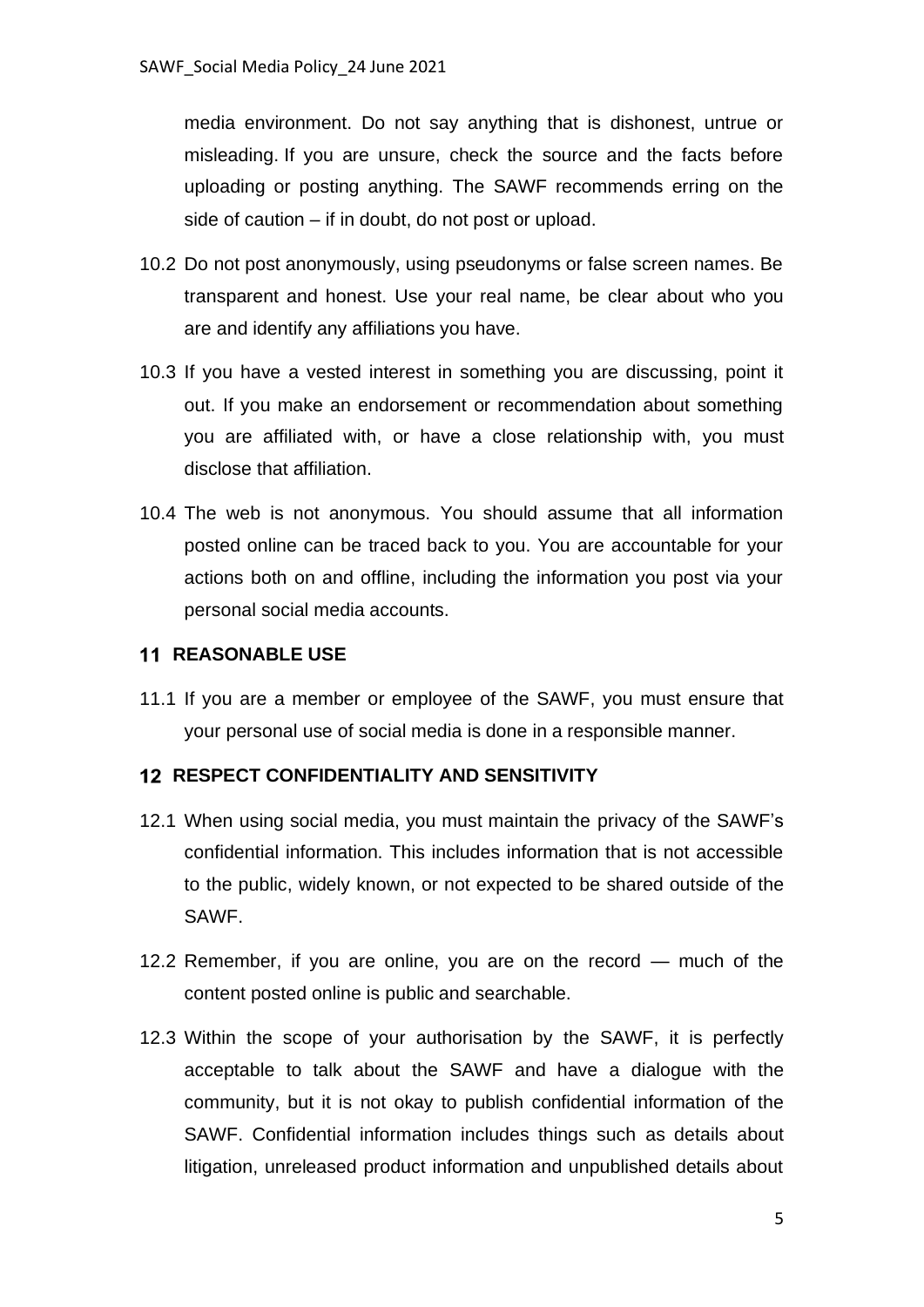our teams, coaching practices, financial information etc.

- 12.4 When using social media, you should be considerate to others and should not post information when you have been asked not to, or where consent has not been sought and given. You must also remove information about another person if that person asks you to do so.
- 12.5 Permission should always be sought if the use or publication of information is not incidental, but directly related to an individual. This is particularly relevant to publishing any information regarding minors. In such circumstances, parental or guardian consent is mandatory.

# **GAINING PERMISSION WHEN PUBLISHING A PERSON'S IDENTIFIABLE IMAGE**

- 13.1 You must obtain express permission from an individual to use a direct, clearly identifiable image of that person.
- 13.2 You should also refrain from posting any information or photos of a sensitive nature. This could include accidents, incidents or controversial behaviour.
- 13.3 In every instance, you need to have consent of the owner of copyright in the image.

### **COMPLYING WITH APPLICABLE LAWS**

14.1 Do not post or link to content that contains illegal or indecent content, including defamatory, vilifying or misleading and deceptive content.

# **ABIDING BY COPYRIGHT LAWS**

- 15.1 It is critical that you comply with the laws governing copyright in relation to material owned by others and the SAWF's own copyrights and brands.
- 15.2 You should never quote or use more than short excerpts of someone else's work, and you should always attribute such work to the original author/source. It is good practice to link to others' work rather than reproduce it.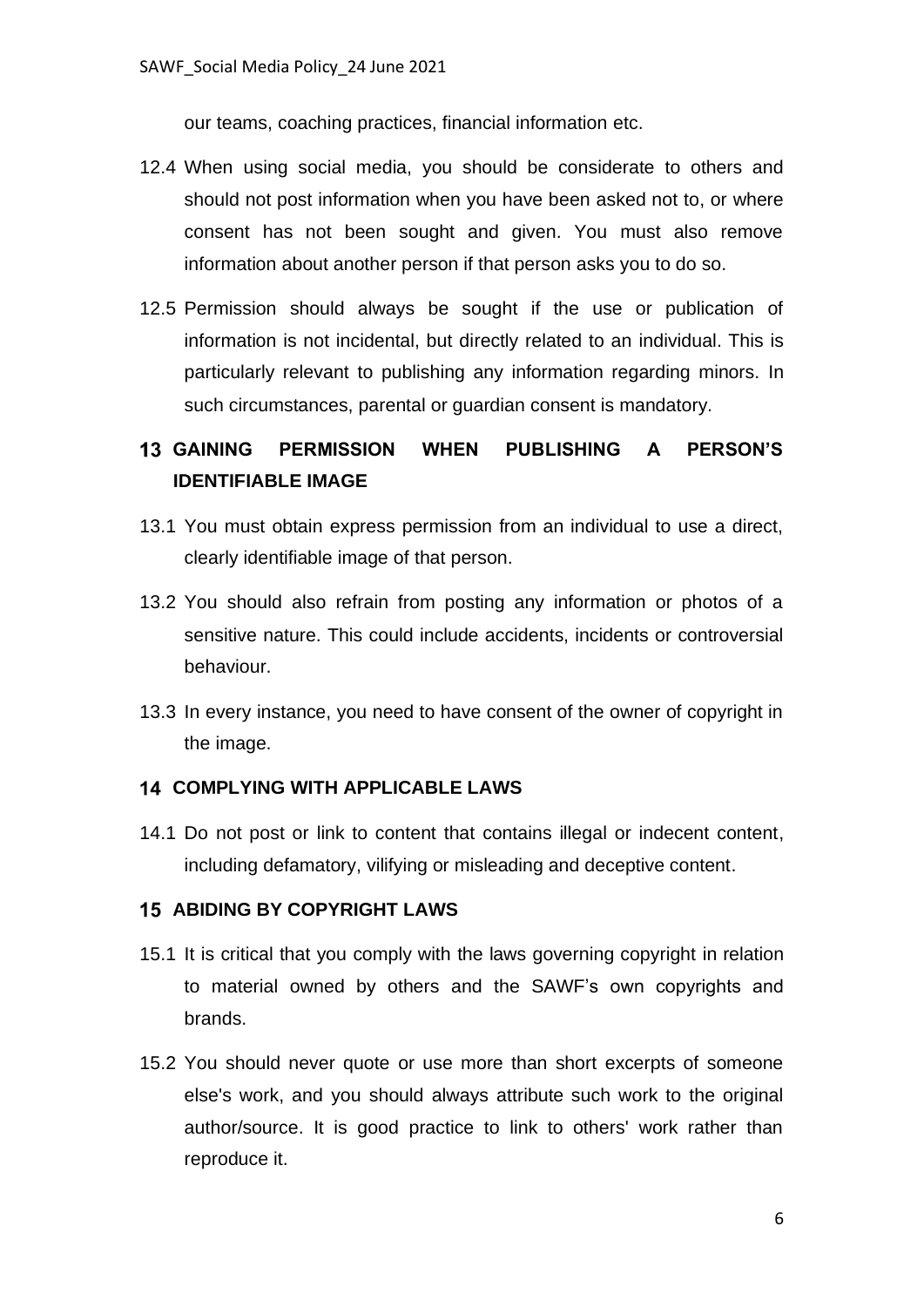### **DISCRIMINATION, SEXUAL HARASSMENT AND BULLYING**

- 16.1 The public in general, and the SAWF 's employees and members, reflect a diverse set of customs, values and points of view.
- 16.2 You must not post any material that is offensive, harassing, discriminatory, embarrassing, intimidating, sexually explicit, bullying, hateful, racist, sexist or otherwise inappropriate.
- 16.3 When using social media you may also be bound by the SAWF's values and ensure that you refrain from making comments that are discriminatory or can be construed as sexual harassment and/or bullying.

### **AVOIDING CONTROVERSIAL ISSUES**

17.1 Within the scope of your authorisation by the SAWF, if you see misrepresentations made about the SAWF in the media, you may point that out to the relevant authority within the SAWF. Always do so with respect and with the facts. If you speak about others, make sure what you say is based on fact and does not discredit or belittle that party.

### **18 DEALING WITH MISTAKES**

18.1 If you or your association or club make an error while posting on social media, be up front about the mistake and address it quickly. If you choose to modify an earlier post, make it clear that you have done so. If someone accuses you or your association or club of posting something improper (such as their copyrighted material or a defamatory comment about them), address it promptly and appropriately and if necessary, seek legal advice.

# **CONSCIENTIOUS BEHAVIOUR AND AWARENESS OF THE CONSEQUENCES**

- 19.1 Keep in mind that what you write is your responsibility, and failure to abide by these guidelines could put your membership and or employment with the SAWF at risk.
- 19.2 You should always follow the terms and conditions for any third-party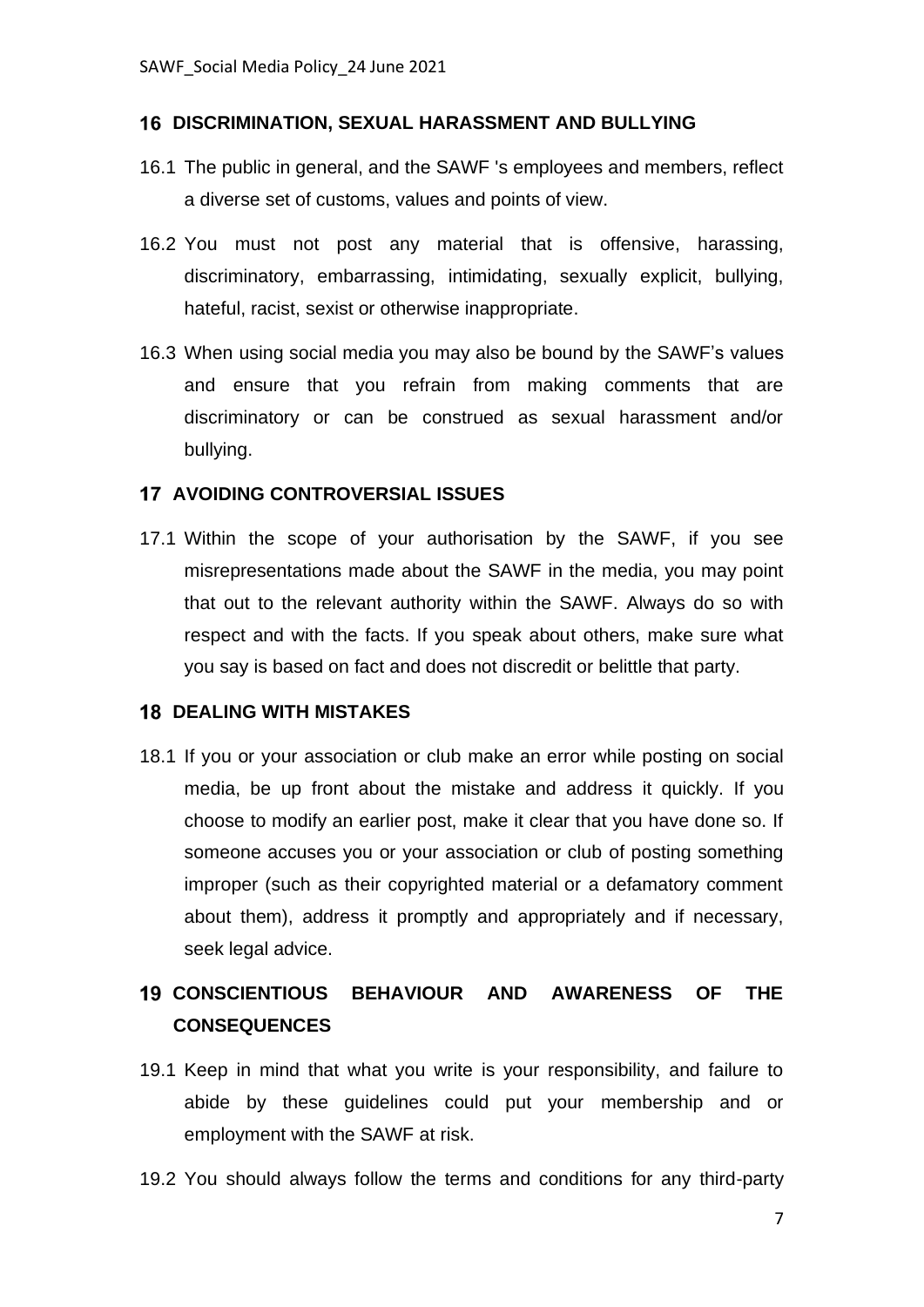sites in which you participate.

### **BRANDING AND INTELLECTUAL PROPERTY OF THE SAWF**

- 20.1 You must not use any of the SAWF's intellectual property or imagery on your personal social media without prior approval from the SAWF.
- 20.2 The SAWF's intellectual property includes but is not limited to:

20.2.1 logos

20.2.2 slogans

- 20.2.3 imagery which has been posted on the SAWF official social media sites or website.
- 20.3 You must not create either an official or unofficial SAWF presence using the organisation's trademarks or name without prior approval from the SAWF.
- 20.4 You must not imply that you are authorised to speak on behalf of the SAWF unless you have been given official authorisation to do so by the SAWF media and marketing committee.

### **POLICY BREACHES**

- 21.1 Breaches of this policy include but are not limited to:
- 21.2 Using the SAWF's name, motto, crest and/or logo in a way that would result in a negative impact for the organisation, clubs and/or its members or doing so without the SAWF's prior approval.
- 21.3 Posting or sharing any content that is abusive, harassing, threatening, demeaning, defamatory or libellous.
- 21.4 Posting or sharing any content that includes insulting, obscene, offensive, provocative or hateful language.
- 21.5 Posting or sharing any content, which if said in person during the course of a tournament or bout would result in a breach of the rules of the sport of wrestling.
- 21.6 Posting or sharing any content which can be viewed as anti-